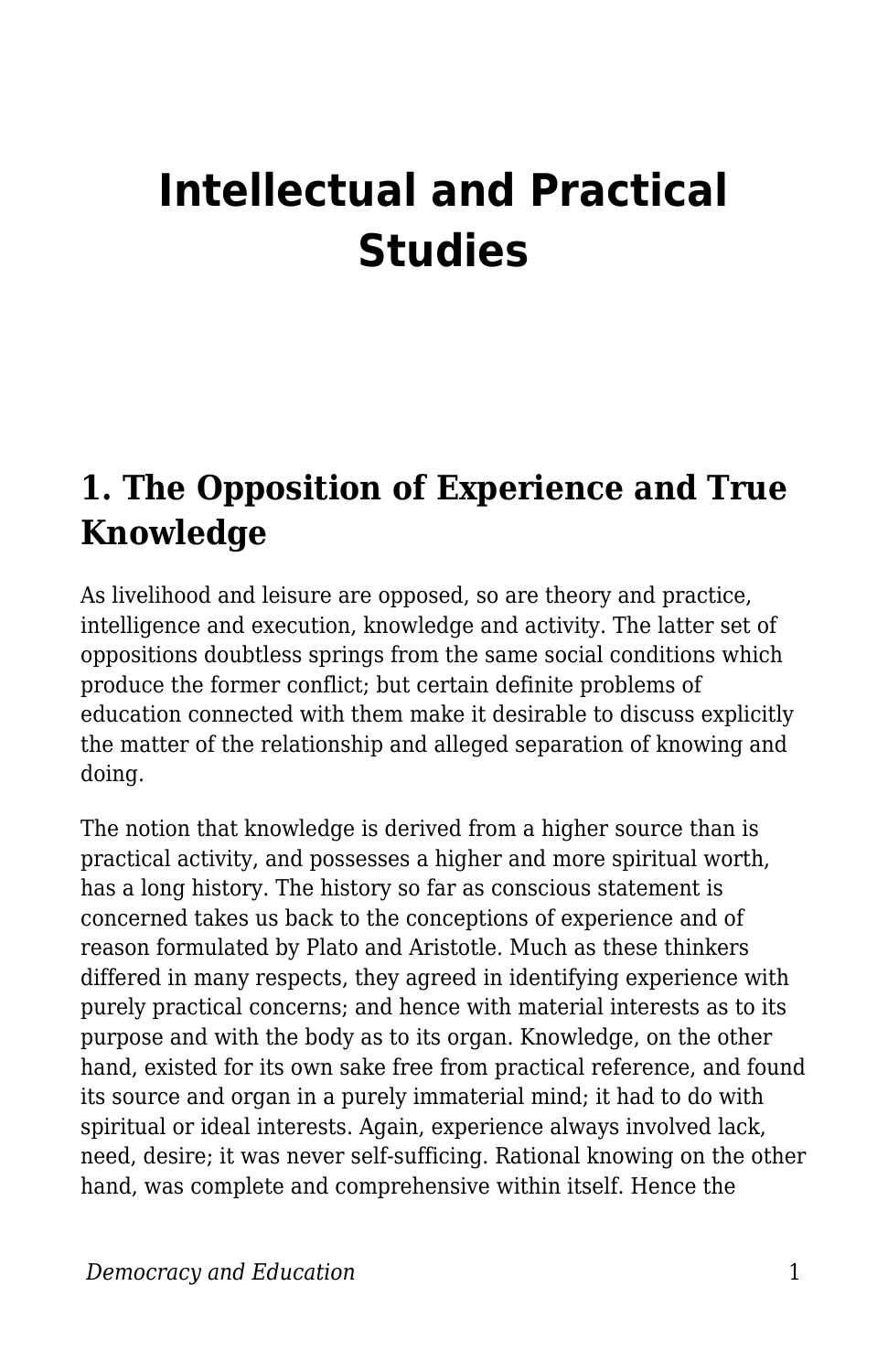practical life was in a condition of perpetual flux, while intellectual knowledge concerned eternal truth.

This sharp antithesis is connected with the fact that Athenian philosophy began as a criticism of custom and tradition as standards of knowledge and conduct. In a search for something to replace them, it hit upon reason as the only adequate guide of belief and activity. Since custom and tradition were identified with experience, it followed at once that reason was superior to experience. Moreover, experience, not content with its proper position of subordination, was the great foe to the acknowledgment of the authority of reason. Since custom and traditionary beliefs held men in bondage, the struggle of reason for its legitimate supremacy could be won only by showing the inherently unstable and inadequate nature of experience. The statement of Plato that philosophers should be kings may best be understood as a statement that rational intelligence and not habit, appetite, impulse, and emotion should regulate human affairs. The former secures unity, order, and law; the latter signify multiplicity and discord, irrational fluctuations from one estate to another.

The grounds for the identification of experience with the unsatisfactory condition of things, the state of affairs represented by rule of mere custom, are not far to seek. Increasing trade and travel, colonizations, migrations and wars, had broadened the intellectual horizon. The customs and beliefs of different communities were found to diverge sharply from one another. Civil disturbance had become a custom in Athens; the fortunes of the city seemed given over to strife of factions. The increase of leisure coinciding with the broadening of the horizon had brought into ken many new facts of nature and had stimulated curiosity and speculation. The situation tended to raise the question as to the existence of anything constant and universal in the realm of nature and society. Reason was the faculty by which the universal principle and essence is apprehended; while the senses were the organs of perceiving change, - the unstable and the diverse as against the permanent and uniform. The results of the work of the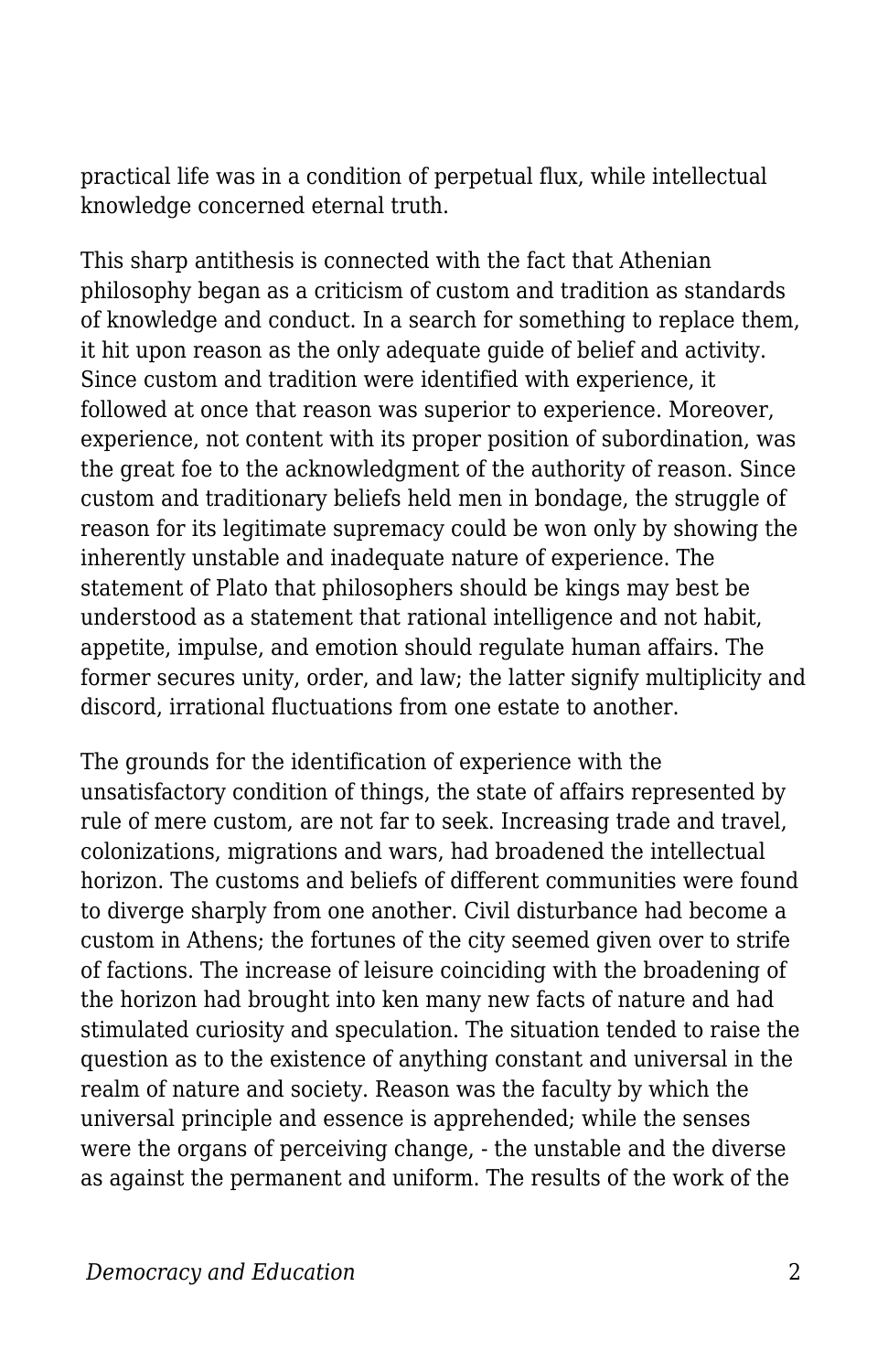senses, preserved in memory and imagination, and applied in the skill given by habit, constituted experience.

Experience at its best is thus represented in the various handicrafts the arts of peace and war. The cobbler, the flute player, the soldier, have undergone the discipline of experience to acquire the skill they have. This means that the bodily organs, particularly the senses, have had repeated contact with things and that the result of these contacts has been preserved and consolidated till ability in foresight and in practice had been secured. Such was the essential meaning of the term "empirical." It suggested a knowledge and an ability not based upon insight into principles, but expressing the result of a large number of separate trials. It expressed the idea now conveyed by "method of trial and error," with especial emphasis upon the more or less accidental character of the trials. So far as ability of control, of management, was concerned, it amounted to rule-of-thumb procedure, to routine. If new circumstances resembled the past, it might work well enough; in the degree in which they deviated, failure was likely. Even to-day to speak of a physician as an empiricist is to imply that he lacks scientific training, and that he is proceeding simply on the basis of what he happens to have got out of the chance medley of his past practice. Just because of the lack of science or reason in "experience" it is hard to keep it at its poor best. The empiric easily degenerates into the quack. He does not know where his knowledge begins or leaves off, and so when he gets beyond routine conditions he begins to pretend - to make claims for which there is no justification, and to trust to luck and to ability to impose upon others - to "bluff." Moreover, he assumes that because he has learned one thing, he knows others - as the history of Athens showed that the common craftsmen thought they could manage household affairs, education, and politics, because they had learned to do the specific things of their trades. Experience is always hovering, then, on the edge of pretense, of sham, of seeming, and appearance, in distinction from the reality upon which reason lays hold.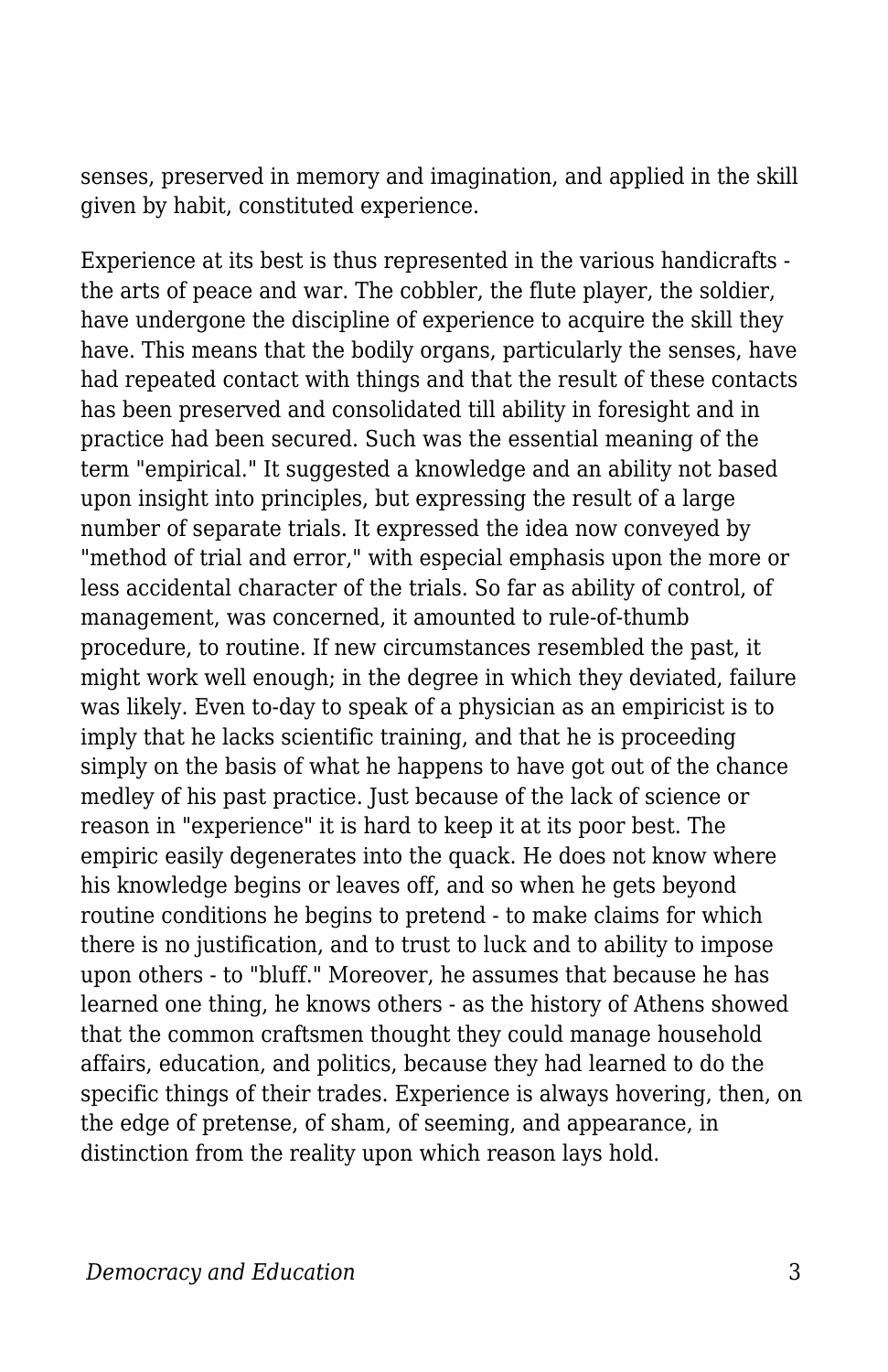The philosophers soon reached certain generalizations from this state of affairs. The senses are connected with the appetites, with wants and desires. They lay hold not on the reality of things but on the relation which things have to our pleasures and pains, to the satisfaction of wants and the welfare of the body. They are important only for the life of the body, which is but a fixed substratum for a higher life. Experience thus has a definitely material character; it has to do with physical things in relation to the body. In contrast, reason, or science, lays hold of the immaterial, the ideal, the spiritual. There is something morally dangerous about experience, as such words as sensual, carnal, material, worldly, interests suggest; while pure reason and spirit connote something morally praiseworthy. Moreover, ineradicable connection with the changing, the inexplicably shifting, and with the manifold, the diverse, clings to experience. Its material is inherently variable and untrustworthy. It is anarchic, because unstable. The man who trusts to experience does not know what he depends upon, since it changes from person to person, from day to day, to say nothing of from country to country. Its connection with the "many," with various particulars, has the same effect, and also carries conflict in its train.

Only the single, the uniform, assures coherence and harmony. Out of experience come warrings, the conflict of opinions and acts within the individual and between individuals. From experience no standard of belief can issue, because it is the very nature of experience to instigate all kinds of contrary beliefs, as varieties of local custom proved. Its logical outcome is that anything is good and true to the particular individual which his experience leads him to believe true and good at a particular time and place. Finally practice falls of necessity within experience. Doing proceeds from needs and aims at change. To produce or to make is to alter something; to consume is to alter. All the obnoxious characters of change and diversity thus attach themselves to doing while knowing is as permanent as its object. To know, to grasp a thing intellectually or theoretically, is to be out of the region of vicissitude, chance, and diversity. Truth has no lack; it is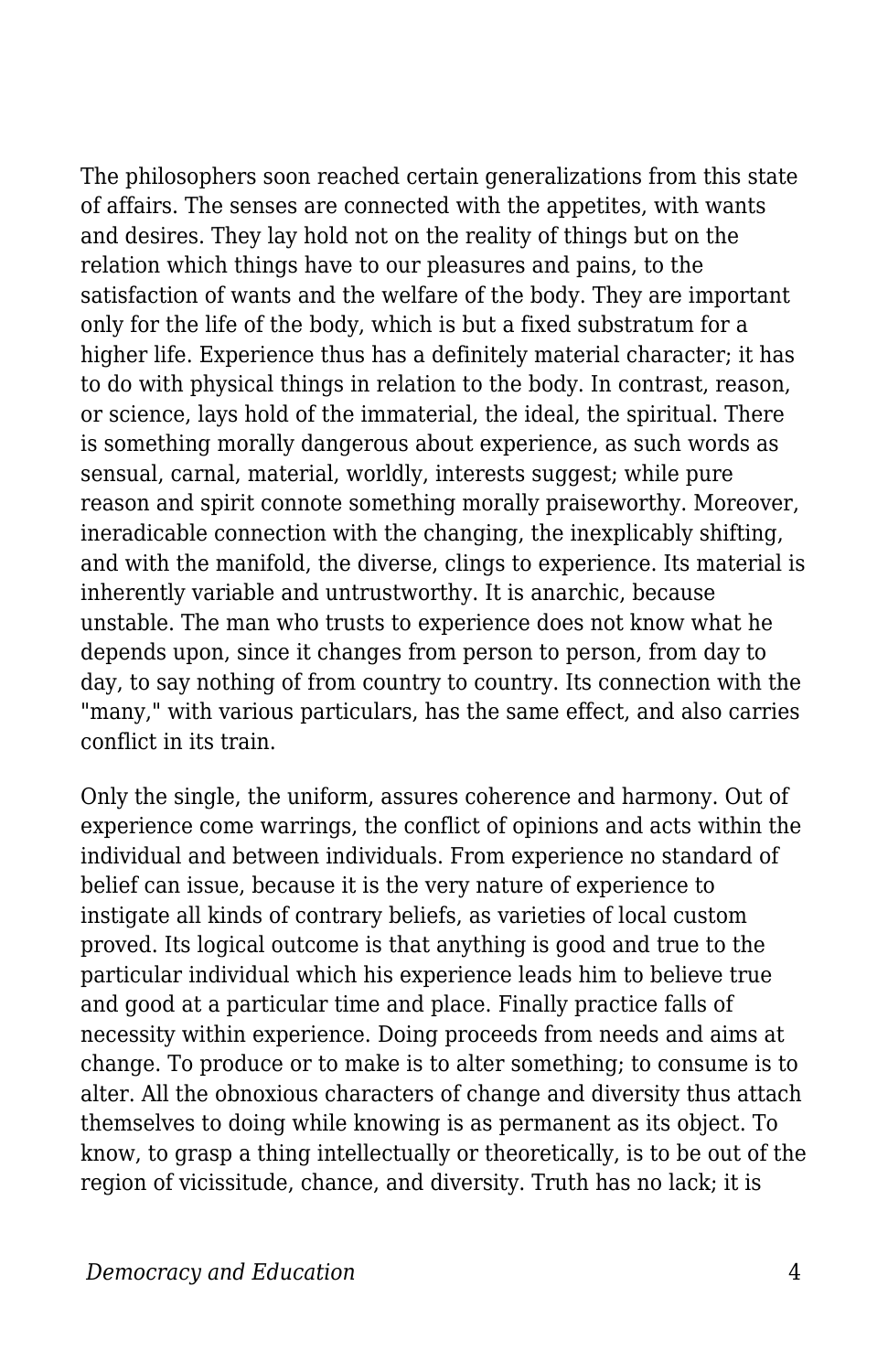untouched by the perturbations of the world of sense. It deals with the eternal and the universal. And the world of experience can be brought under control, can be steadied and ordered, only through subjection to its law of reason.

It would not do, of course, to say that all these distinctions persisted in full technical definiteness. But they all of them profoundly influenced men's subsequent thinking and their ideas about education. The contempt for physical as compared with mathematical and logical science, for the senses and sense observation; the feeling that knowledge is high and worthy in the degree in which it deals with ideal symbols instead of with the concrete; the scorn of particulars except as they are deductively brought under a universal; the disregard for the body; the depreciation of arts and crafts as intellectual instrumentalities, all sought shelter and found sanction under this estimate of the respective values of experience and reason or, what came to the same thing, of the practical and the intellectual. Medieval philosophy continued and reinforced the tradition. To know reality meant to be in relation to the supreme reality, or God, and to enjoy the eternal bliss of that relation. Contemplation of supreme reality was the ultimate end of man to which action is subordinate. Experience had to do with mundane, profane, and secular affairs, practically necessary indeed, but of little import in comparison with supernatural objects of knowledge. When we add to this motive the force derived from the literary character of the Roman education and the Greek philosophic tradition, and conjoin to them the preference for studies which obviously demarcated the aristocratic class from the lower classes, we can readily understand the tremendous power exercised by the persistent preference of the "intellectual" over the "practical" not simply in educational philosophies but in the higher schools.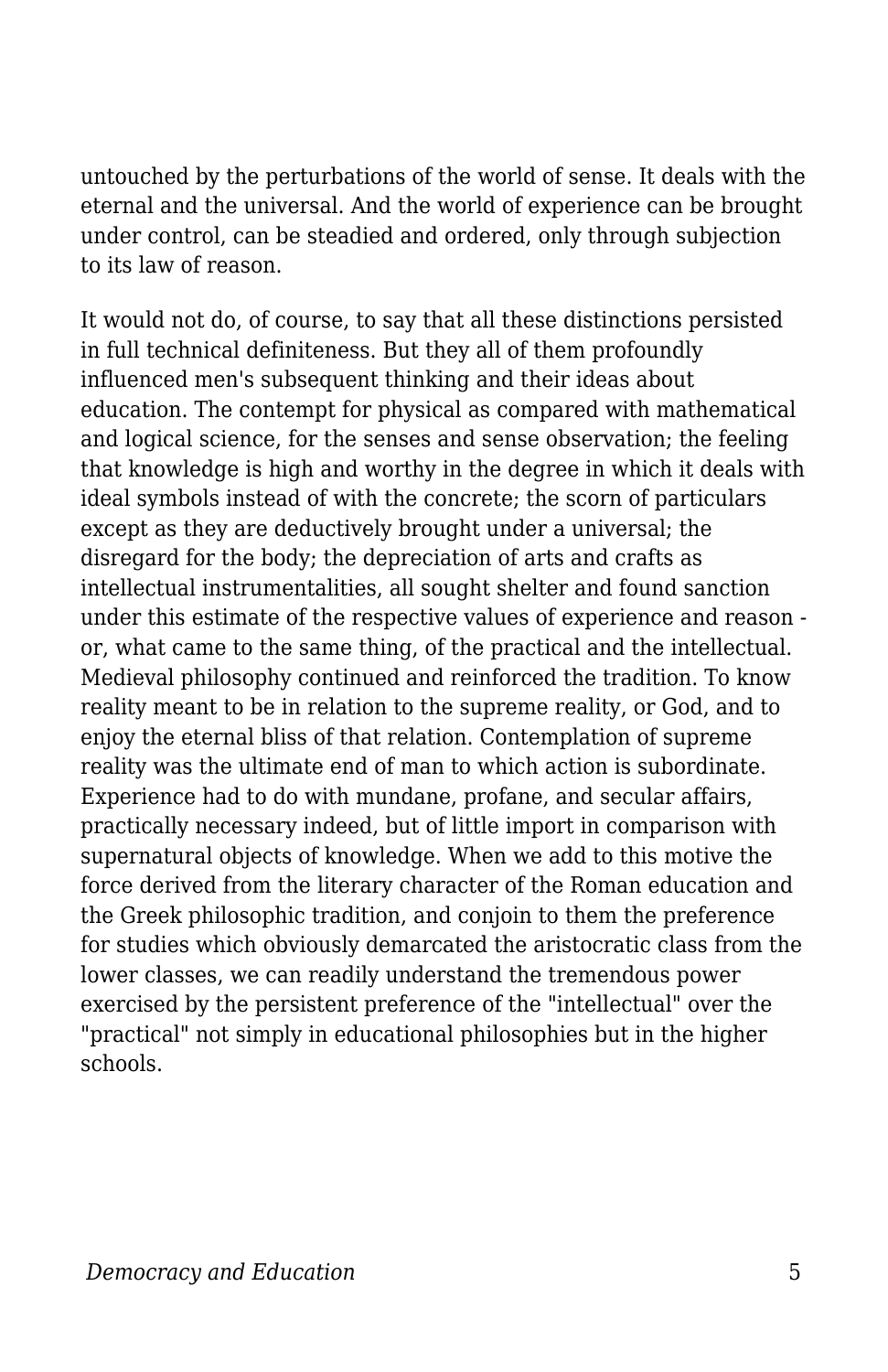# **2. The Modern Theory of Experience and Knowledge**

As we shall see later, the development of experimentation as a method of knowledge makes possible and necessitates a radical transformation of the view just set forth. But before coming to that, we have to note the theory of experience and knowledge developed in the seventeenth and eighteenth centuries. In general, it presents us with an almost complete reversal of the classic doctrine of the relations of experience and reason. To Plato experience meant habituation, or the conservation of the net product of a lot of past chance trials. Reason meant the principle of reform, of progress, of increase of control. Devotion to the cause of reason meant breaking through the limitations of custom and getting at things as they really were. To the modern reformers, the situation was the other way around. Reason, universal principles, a priori notions, meant either blank forms which had to be filled in by experience, by sense observations, in order to get significance and validity; or else were mere indurated prejudices, dogmas imposed by authority, which masqueraded and found protection under august names. The great need was to break way from captivity to conceptions which, as Bacon put it, "anticipated nature" and imposed merely human opinions upon her, and to resort to experience to find out what nature was like. Appeal to experience marked the breach with authority. It meant openness to new impressions; eagerness in discovery and invention instead of absorption in tabulating and systematizing received ideas and "proving" them by means of the relations they sustained to one another. It was the irruption into the mind of the things as they really were, free from the veil cast over them by preconceived ideas.

The change was twofold. Experience lost the practical meaning which it had borne from the time of Plato. It ceased to mean ways of doing and being done to, and became a name for something intellectual and cognitive. It meant the apprehension of material which should ballast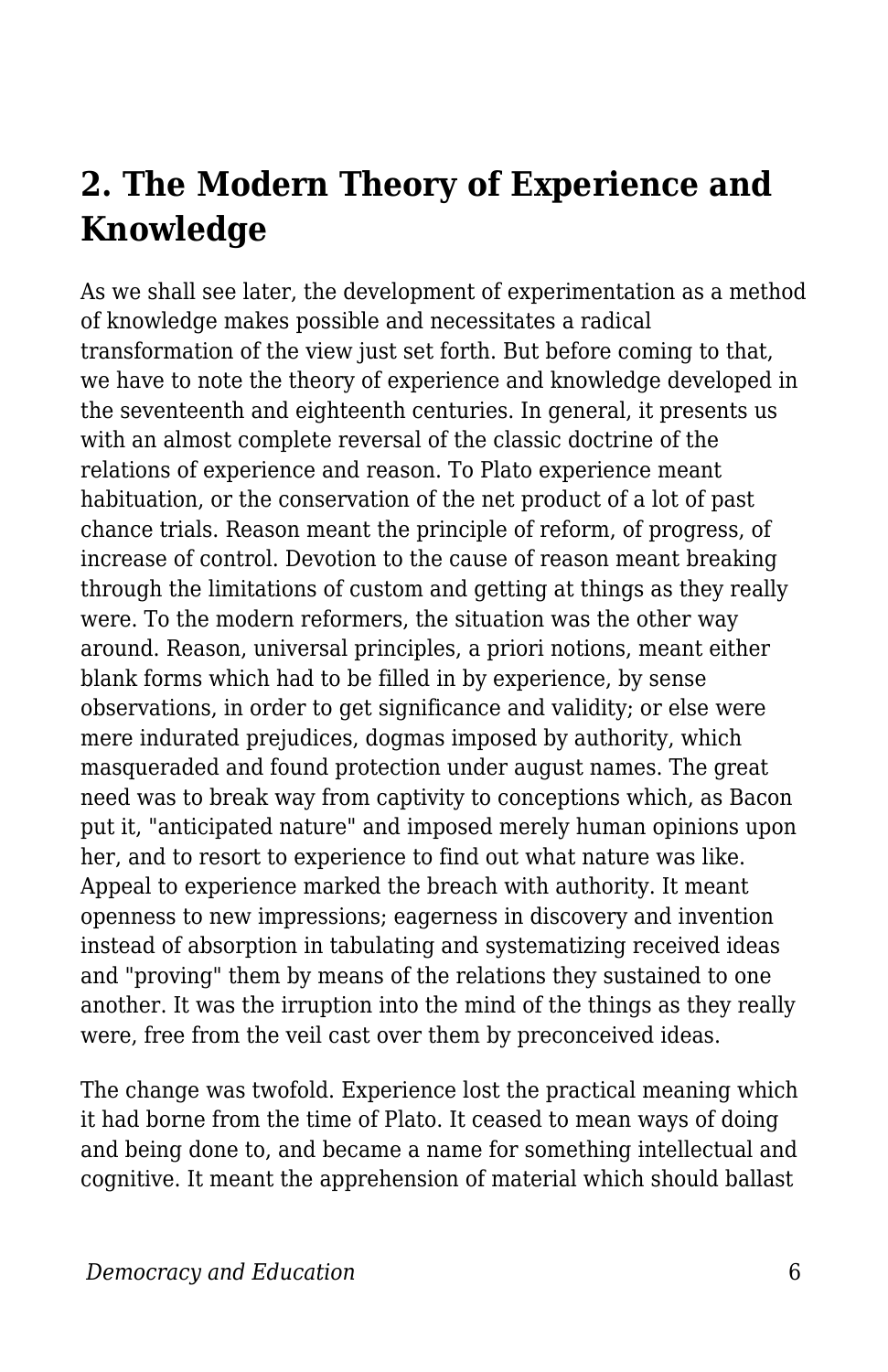and check the exercise of reasoning. By the modern philosophic empiricist and by his opponent, experience has been looked upon just as a way of knowing. The only question was how good a way it is. The result was an even greater "intellectualism" than is found in ancient philosophy, if that word be used to designate an emphatic and almost exclusive interest in knowledge in its isolation. Practice was not so much subordinated to knowledge as treated as a kind of tag-end or aftermath of knowledge. The educational result was only to confirm the exclusion of active pursuits from the school, save as they might be brought in for purely utilitarian ends - the acquisition by drill of certain habits. In the second place, the interest in experience as a means of basing truth upon objects, upon nature, led to looking at the mind as purely receptive. The more passive the mind is, the more truly objects will impress themselves upon it. For the mind to take a hand, so to speak, would be for it in the very process of knowing to vitiate true knowledge - to defeat its own purpose. The ideal was a maximum of receptivity. Since the impressions made upon the mind by objects were generally termed sensations, empiricism thus became a doctrine of sensationalism - that is to say, a doctrine which identified knowledge with the reception and association of sensory impressions. In John Locke, the most influential of the empiricists, we find this sensationalism mitigated by a recognition of certain mental faculties, like discernment or discrimination, comparison, abstraction, and generalization which work up the material of sense into definite and organized forms and which even evolve new ideas on their own account, such as the fundamental conceptions of morals and mathematics. (See ante, p. 61.) But some of his successors, especially in France in the latter part of the eighteenth century, carried his doctrine to the limit; they regarded discernment and judgment as peculiar sensations made in us by the conjoint presence of other sensations. Locke had held that the mind is a blank piece of paper, or a wax tablet with nothing engraved on it at birth (a tabula rasa) so far as any contents of ideas were concerned, but had endowed it with activities to be exercised upon the material received. His French successors razed away the powers and derived them also from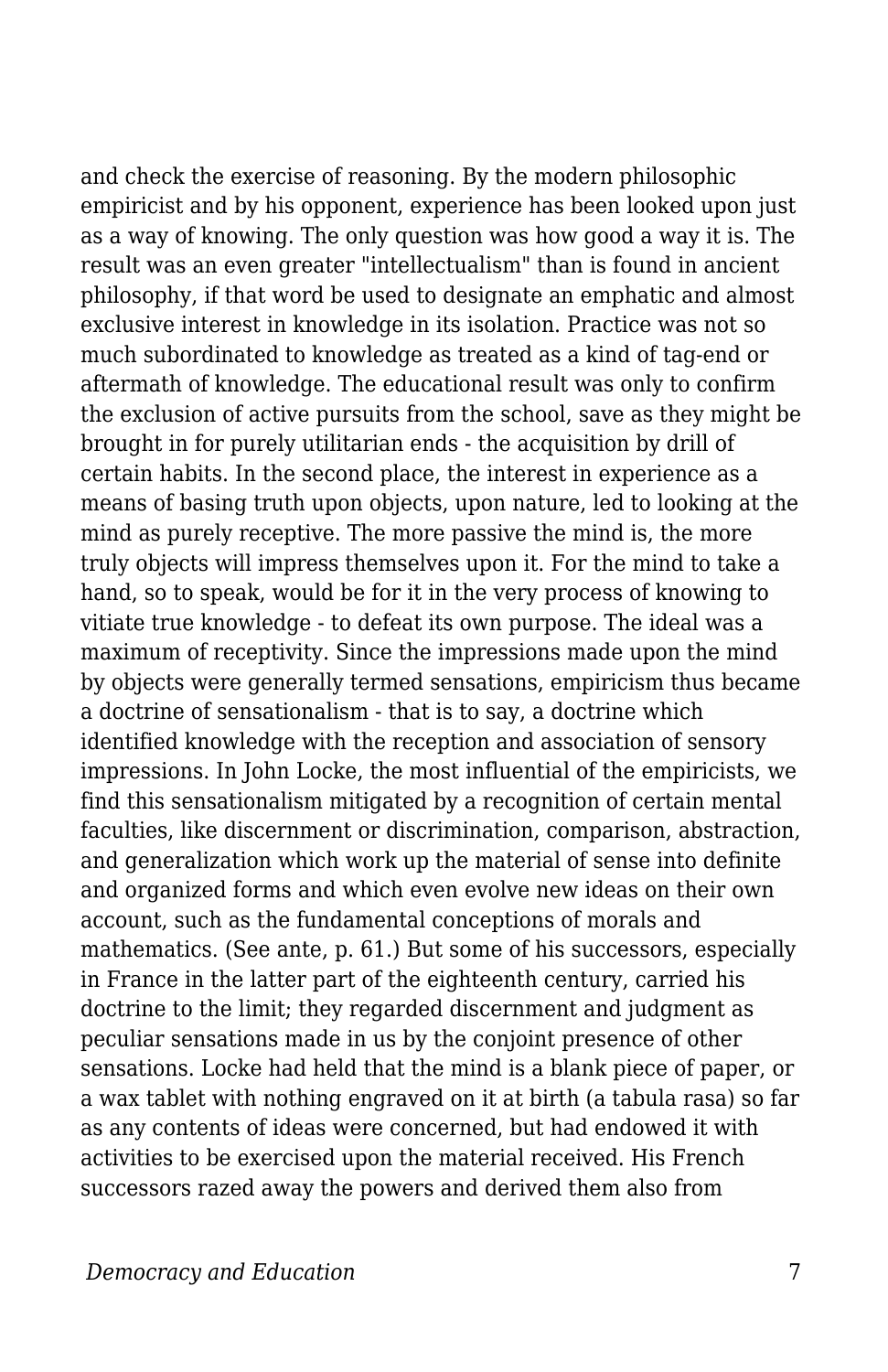impressions received.

As we have earlier noted, this notion was fostered by the new interest in education as method of social reform. (See ante, p. 93.) The emptier the mind to begin with, the more it may be made anything we wish by bringing the right influences to bear upon it. Thus Helvetius, perhaps the most extreme and consistent sensationalist, proclaimed that education could do anything - that it was omnipotent. Within the sphere of school instruction, empiricism found its directly beneficial office in protesting against mere book learning. If knowledge comes from the impressions made upon us by natural objects, it is impossible to procure knowledge without the use of objects which impress the mind. Words, all kinds of linguistic symbols, in the lack of prior presentations of objects with which they may be associated, convey nothing but sensations of their own shape and color - certainly not a very instructive kind of knowledge. Sensationalism was an extremely handy weapon with which to combat doctrines and opinions resting wholly upon tradition and authority. With respect to all of them, it set up a test: Where are the real objects from which these ideas and beliefs are received? If such objects could not be produced, ideas were explained as the result of false associations and combinations. Empiricism also insisted upon a first-hand element. The impression must be made upon me, upon my mind. The further we get away from this direct, first-hand source of knowledge, the more numerous the sources of error, and the vaguer the resulting idea.

As might be expected, however, the philosophy was weak upon the positive side. Of course, the value of natural objects and firsthand acquaintance was not dependent upon the truth of the theory. Introduced into the schools they would do their work, even if the sensational theory about the way in which they did it was quite wrong. So far, there is nothing to complain of. But the emphasis upon sensationalism also operated to influence the way in which natural objects were employed, and to prevent full good being got from them. "Object lessons" tended to isolate the mere sense-activity and make it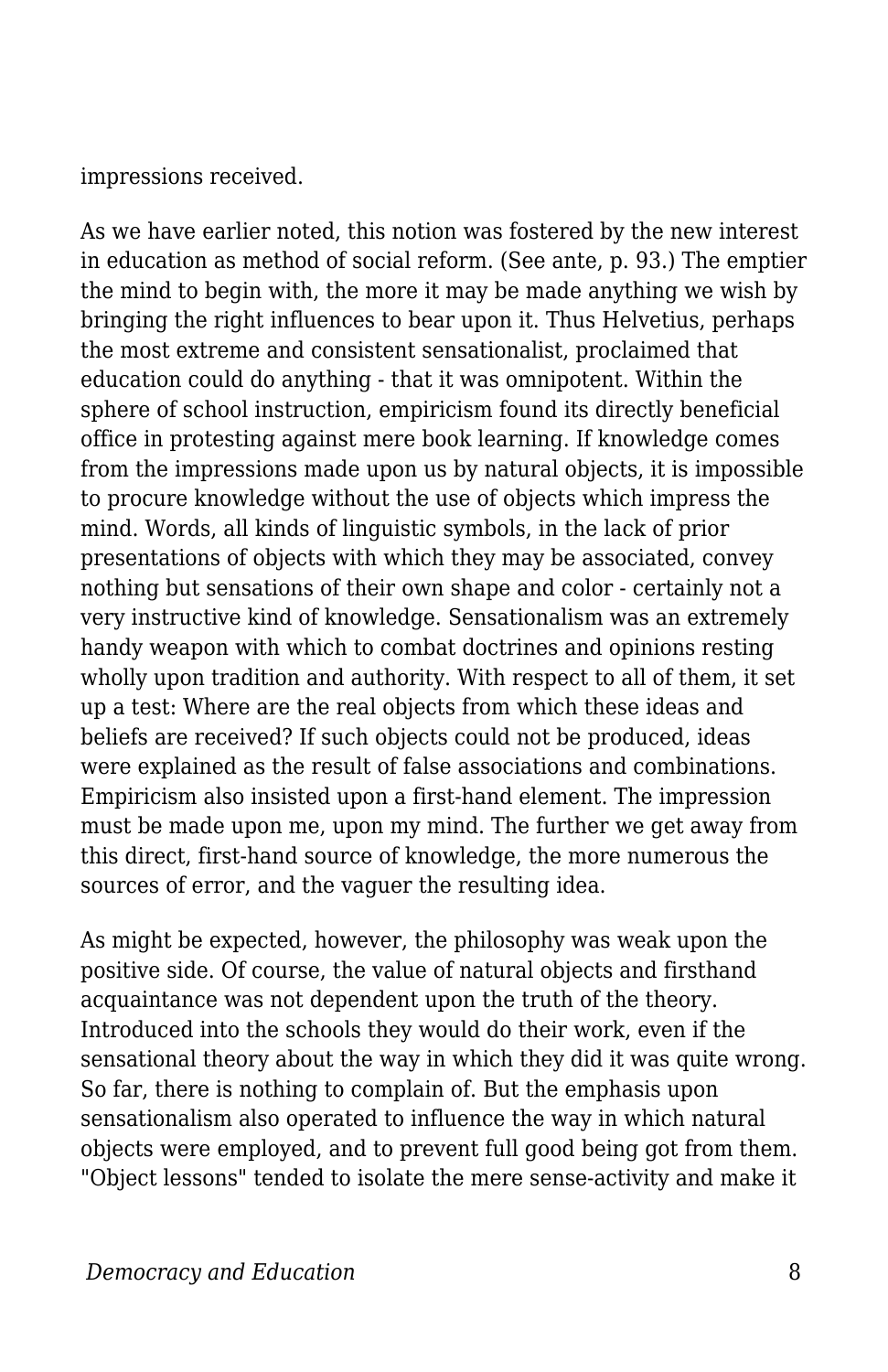an end in itself. The more isolated the object, the more isolated the sensory quality, the more distinct the sense-impression as a unit of knowledge. The theory worked not only in the direction of this mechanical isolation, which tended to reduce instruction to a kind of physical gymnastic of the sense-organs (good like any gymnastic of bodily organs, but not more so), but also to the neglect of thinking. According to the theory there was no need of thinking in connection with sense-observation; in fact, in strict theory such thinking would be impossible till afterwards, for thinking consisted simply in combining and separating sensory units which had been received without any participation of judgment.

As a matter of fact, accordingly, practically no scheme of education upon a purely sensory basis has ever been systematically tried, at least after the early years of infancy. Its obvious deficiencies have caused it to be resorted to simply for filling in "rationalistic" knowledge (that is to say, knowledge of definitions, rules, classifications, and modes of application conveyed through symbols), and as a device for lending greater "interest" to barren symbols. There are at least three serious defects of sensationalistic empiricism as an educational philosophy of knowledge. (a) the historical value of the theory was critical; it was a dissolvent of current beliefs about the world and political institutions. It was a destructive organ of criticism of hard and fast dogmas. But the work of education is constructive, not critical. It assumes not old beliefs to be eliminated and revised, but the need of building up new experience into intellectual habitudes as correct as possible from the start. Sensationalism is highly unfitted for this constructive task. Mind, understanding, denotes responsiveness to meanings (ante, p. 29), not response to direct physical stimuli. And meaning exists only with reference to a context, which is excluded by any scheme which identifies knowledge with a combination of sense-impressions. The theory, so far as educationally applied, led either to a magnification of mere physical excitations or else to a mere heaping up of isolated objects and qualities.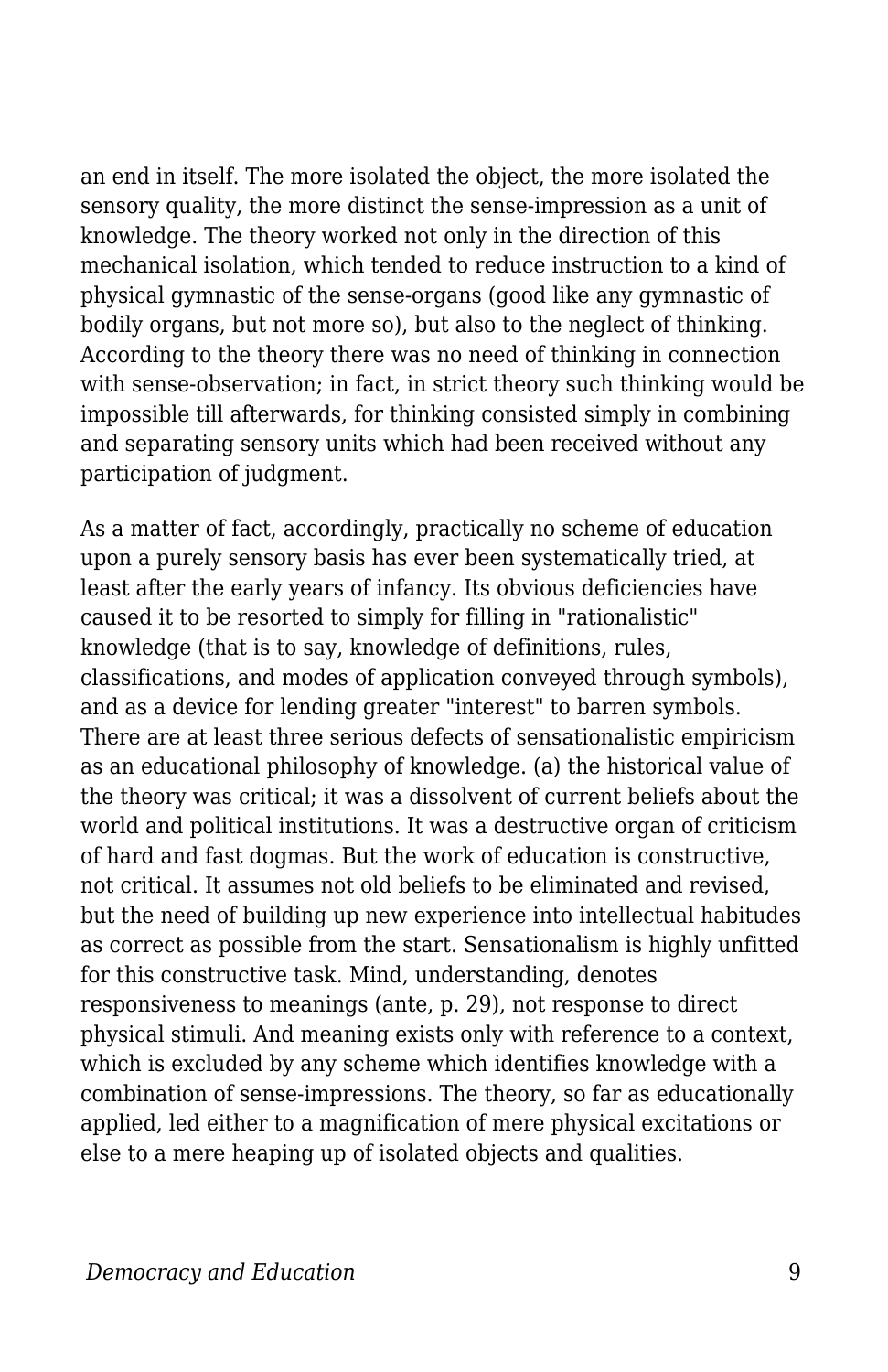(b) While direct impression has the advantage of being first hand, it also has the disadvantage of being limited in range. Direct acquaintance with the natural surroundings of the home environment so as to give reality to ideas about portions of the earth beyond the reach of the senses, and as a means of arousing intellectual curiosity, is one thing. As an end-all and be-all of geographical knowledge it is fatally restricted. In precisely analogous fashion, beans, shoe pegs, and counters may be helpful aids to a realization of numerical relations, but when employed except as aids to thought - the apprehension of meaning - they become an obstacle to the growth of arithmetical understanding. They arrest growth on a low plane, the plane of specific physical symbols. Just as the race developed especial symbols as tools of calculation and mathematical reasonings, because the use of the fingers as numerical symbols got in the way, so the individual must progress from concrete to abstract symbols - that is, symbols whose meaning is realized only through conceptual thinking. And undue absorption at the outset in the physical object of sense hampers this growth. (c) A thoroughly false psychology of mental development underlay sensationalistic empiricism. Experience is in truth a matter of activities, instinctive and impulsive, in their interactions with things. What even an infant "experiences" is not a passively received quality impressed by an object, but the effect which some activity of handling, throwing, pounding, tearing, etc., has upon an object, and the consequent effect of the object upon the direction of activities. (See ante, p. 140.) Fundamentally (as we shall see in more detail), the ancient notion of experience as a practical matter is truer to fact that the modern notion of it as a mode of knowing by means of sensations. The neglect of the deep-seated active and motor factors of experience is a fatal defect of the traditional empirical philosophy. Nothing is more uninteresting and mechanical than a scheme of object lessons which ignores and as far as may be excludes the natural tendency to learn about the qualities of objects by the uses to which they are put through trying to do something with them.

It is obvious, accordingly, that even if the philosophy of experience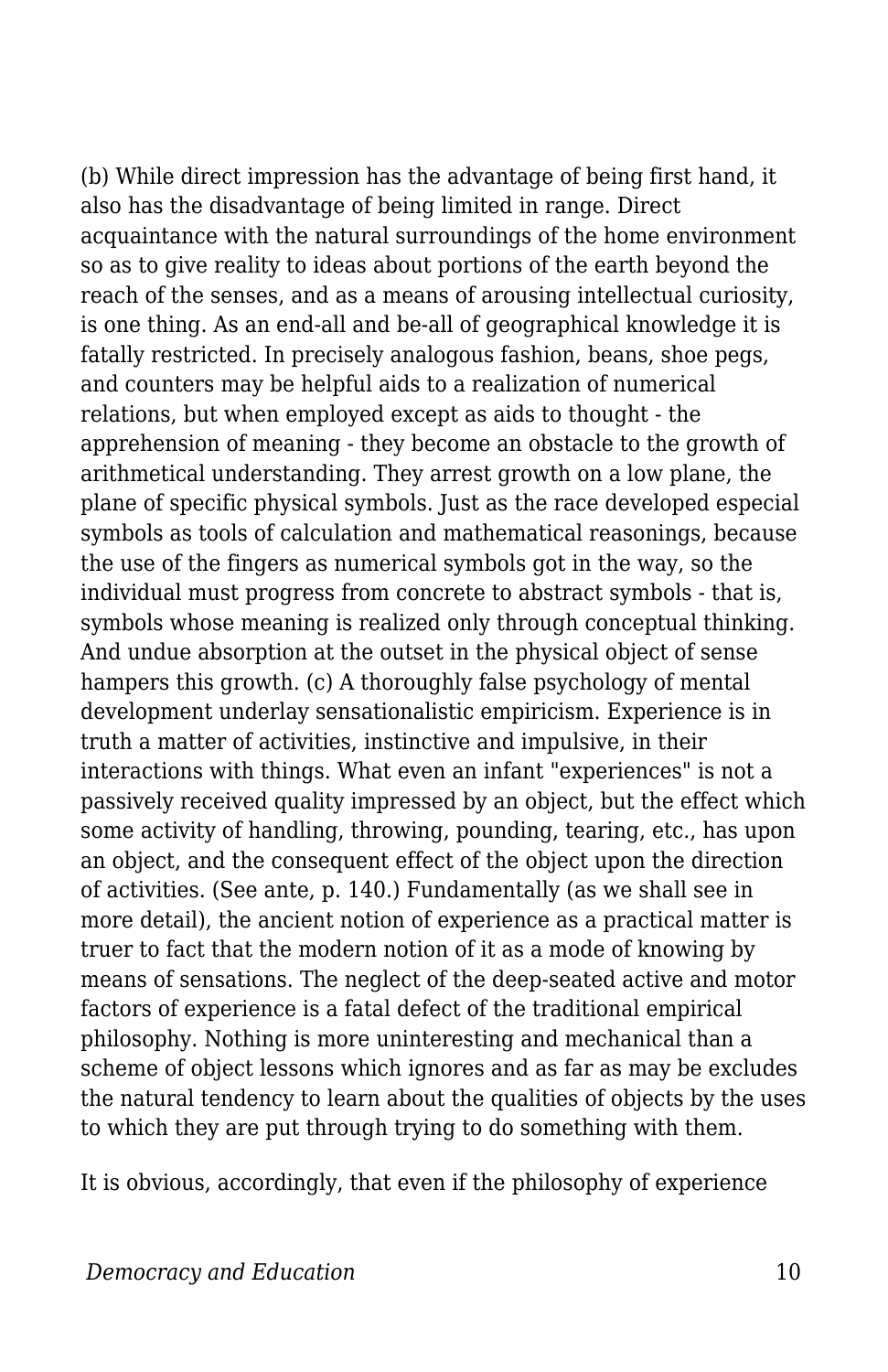represented by modern empiricism had received more general theoretical assent than has been accorded to it, it could not have furnished a satisfactory philosophy of the learning process. Its educational influence was confined to injecting a new factor into the older curriculum, with incidental modifications of the older studies and methods. It introduced greater regard for observation of things directly and through pictures and graphic descriptions, and it reduced the importance attached to verbal symbolization. But its own scope was so meager that it required supplementation by information concerning matters outside of sense-perception and by matters which appealed more directly to thought. Consequently it left unimpaired the scope of informational and abstract, or "rationalistic" studies.

## **3. Experience as Experimentation**

It has already been intimated that sensational empiricism represents neither the idea of experience justified by modern psychology nor the idea of knowledge suggested by modern scientific procedure. With respect to the former, it omits the primary position of active response which puts things to use and which learns about them through discovering the consequences that result from use. It would seem as if five minutes' unprejudiced observation of the way an infant gains knowledge would have sufficed to overthrow the notion that he is passively engaged in receiving impressions of isolated ready-made qualities of sound, color, hardness, etc. For it would be seen that the infant reacts to stimuli by activities of handling, reaching, etc., in order to see what results follow upon motor response to a sensory stimulation; it would be seen that what is learned are not isolated qualities, but the behavior which may be expected from a thing, and the changes in things and persons which an activity may be expected to produce. In other words, what he learns are connections. Even such qualities as red color, sound of a high pitch, have to be discriminated and identified on the basis of the activities they call forth and the consequences these activities effect. We learn what things are hard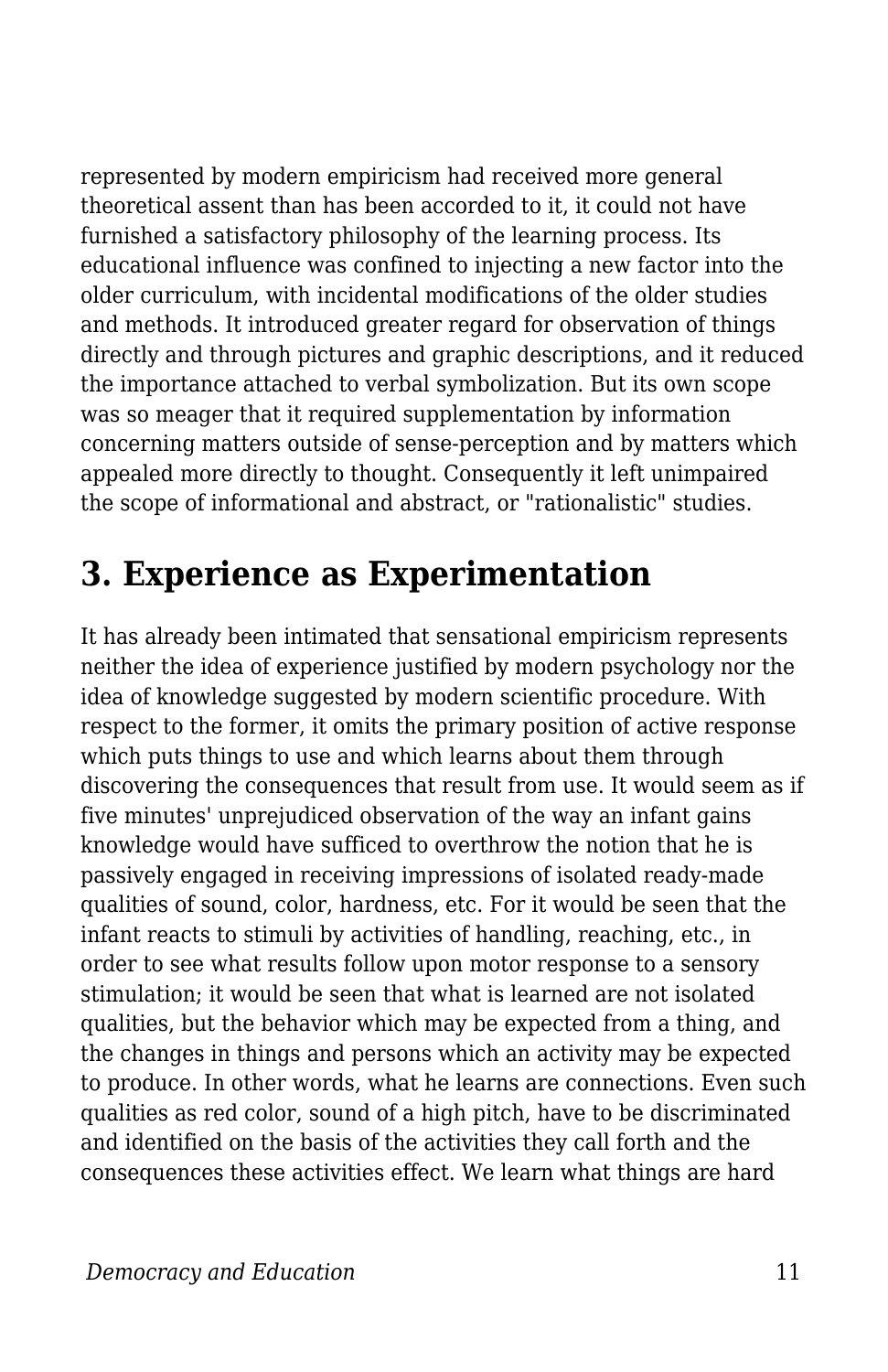and what are soft by finding out through active experimentation what they respectively will do and what can be done and what cannot be done with them. In like fashion, children learn about persons by finding out what responsive activities these persons exact and what these persons will do in reply to the children's activities. And the combination of what things do to us (not in impressing qualities on a passive mind) in modifying our actions, furthering some of them and resisting and checking others, and what we can do to them in producing new changes constitutes experience. The methods of science by which the revolution in our knowledge of the world dating from the seventeenth century, was brought about, teach the same lesson. For these methods are nothing but experimentation carried out under conditions of deliberate control. To the Greek, it seemed absurd that such an activity as, say, the cobbler punching holes in leather, or using wax and needle and thread, could give an adequate knowledge of the world. It seemed almost axiomatic that for true knowledge we must have recourse to concepts coming from a reason above experience. But the introduction of the experimental method signified precisely that such operations, carried on under conditions of control, are just the ways in which fruitful ideas about nature are obtained and tested. In other words, it is only needed to conduct such an operation as the pouring of an acid on a metal for the purpose of getting knowledge instead of for the purpose of getting a trade result, in order to lay hold of the principle upon which the science of nature was henceforth to depend. Sense perceptions were indeed indispensable, but there was less reliance upon sense perceptions in their natural or customary form than in the older science. They were no longer regarded as containing within themselves some "form" or "species" of universal kind in a disguised mask of sense which could be stripped off by rational thought. On the contrary, the first thing was to alter and extend the data of sense perception: to act upon the given objects of sense by the lens of the telescope and microscope, and by all sorts of experimental devices. To accomplish this in a way which would arouse new ideas (hypotheses, theories) required even more general ideas (like those of mathematics) than were at the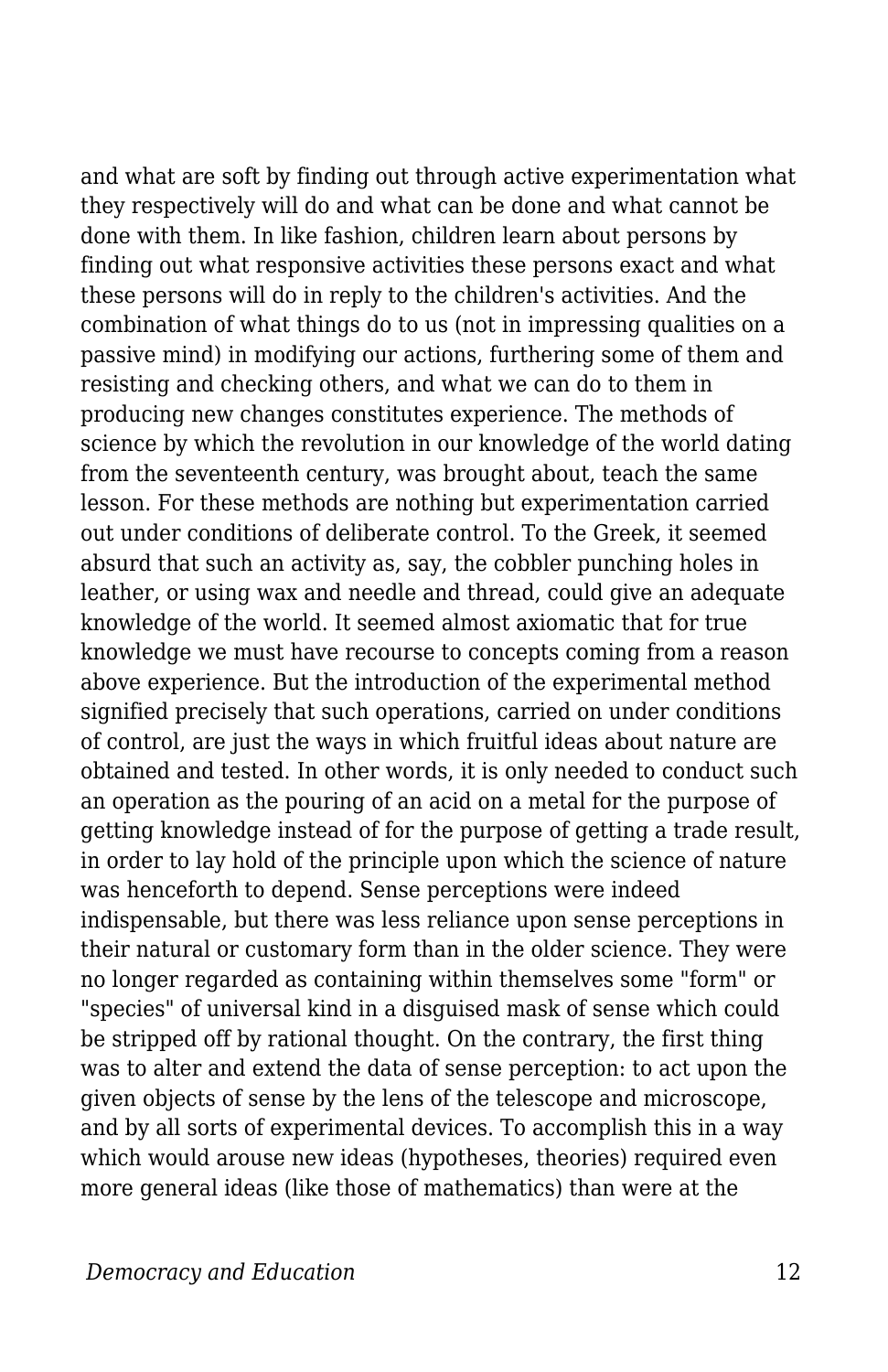command of ancient science. But these general conceptions were no longer taken to give knowledge in themselves. They were implements for instituting, conducting, interpreting experimental inquiries and formulating their results.

The logical outcome is a new philosophy of experience and knowledge, a philosophy which no longer puts experience in opposition to rational knowledge and explanation. Experience is no longer a mere summarizing of what has been done in a more or less chance way in the past; it is a deliberate control of what is done with reference to making what happens to us and what we do to things as fertile as possible of suggestions (of suggested meanings) and a means for trying out the validity of the suggestions. When trying, or experimenting, ceases to be blinded by impulse or custom, when it is guided by an aim and conducted by measure and method, it becomes reasonable - rational. When what we suffer from things, what we undergo at their hands, ceases to be a matter of chance circumstance, when it is transformed into a consequence of our own prior purposive endeavors, it becomes rationally significant - enlightening and instructive. The antithesis of empiricism and rationalism loses the support of the human situation which once gave it meaning and relative justification.

The bearing of this change upon the opposition of purely practical and purely intellectual studies is self-evident. The distinction is not intrinsic but is dependent upon conditions, and upon conditions which can be regulated. Practical activities may be intellectually narrow and trivial; they will be so in so far as they are routine, carried on under the dictates of authority, and having in view merely some external result. But childhood and youth, the period of schooling, is just the time when it is possible to carry them on in a different spirit. It is inexpedient to repeat the discussions of our previous chapters on thinking and on the evolution of educative subject matter from childlike work and play to logically organized subject matter. The discussions of this chapter and the prior one should, however, give an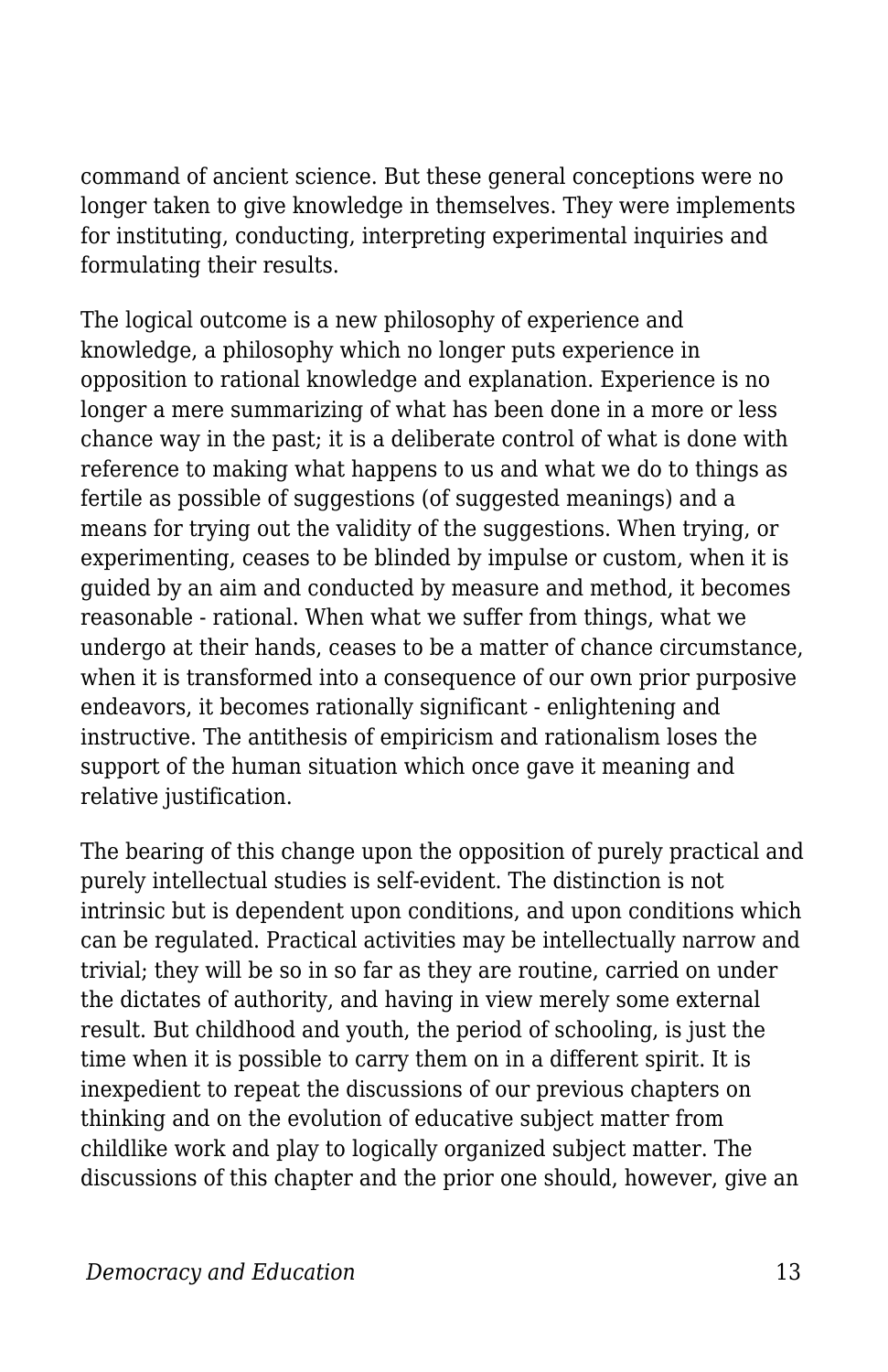added meaning to those results.

(i) Experience itself primarily consists of the active relations subsisting between a human being and his natural and social surroundings. In some cases, the initiative in activity is on the side of the environment; the human being undergoes or suffers certain checkings and deflections of endeavors. In other cases, the behavior of surrounding things and persons carries to a successful issue the active tendencies of the individual, so that in the end what the individual undergoes are consequences which he has himself tried to produce. In just the degree in which connections are established between what happens to a person and what he does in response, and between what he does to his environment and what it does in response to him, his acts and the things about him acquire meaning. He learns to understand both himself and the world of men and things. Purposive education or schooling should present such an environment that this interaction will effect acquisition of those meanings which are so important that they become, in turn, instruments of further learnings. (ante, Ch. XI.) As has been repeatedly pointed out, activity out of school is carried on under conditions which have not been deliberately adapted to promoting the function of understanding and formation of effective intellectual dispositions. The results are vital and genuine as far as they go, but they are limited by all kinds of circumstances. Some powers are left quite undeveloped and undirected; others get only occasional and whimsical stimulations; others are formed into habits of a routine skill at the expense of aims and resourceful initiative and inventiveness. It is not the business of the school to transport youth from an environment of activity into one of cramped study of the records of other men's learning; but to transport them from an environment of relatively chance activities (accidental in the relation they bear to insight and thought) into one of activities selected with reference to guidance of learning. A slight inspection of the improved methods which have already shown themselves effective in education will reveal that they have laid hold, more or less consciously, upon the fact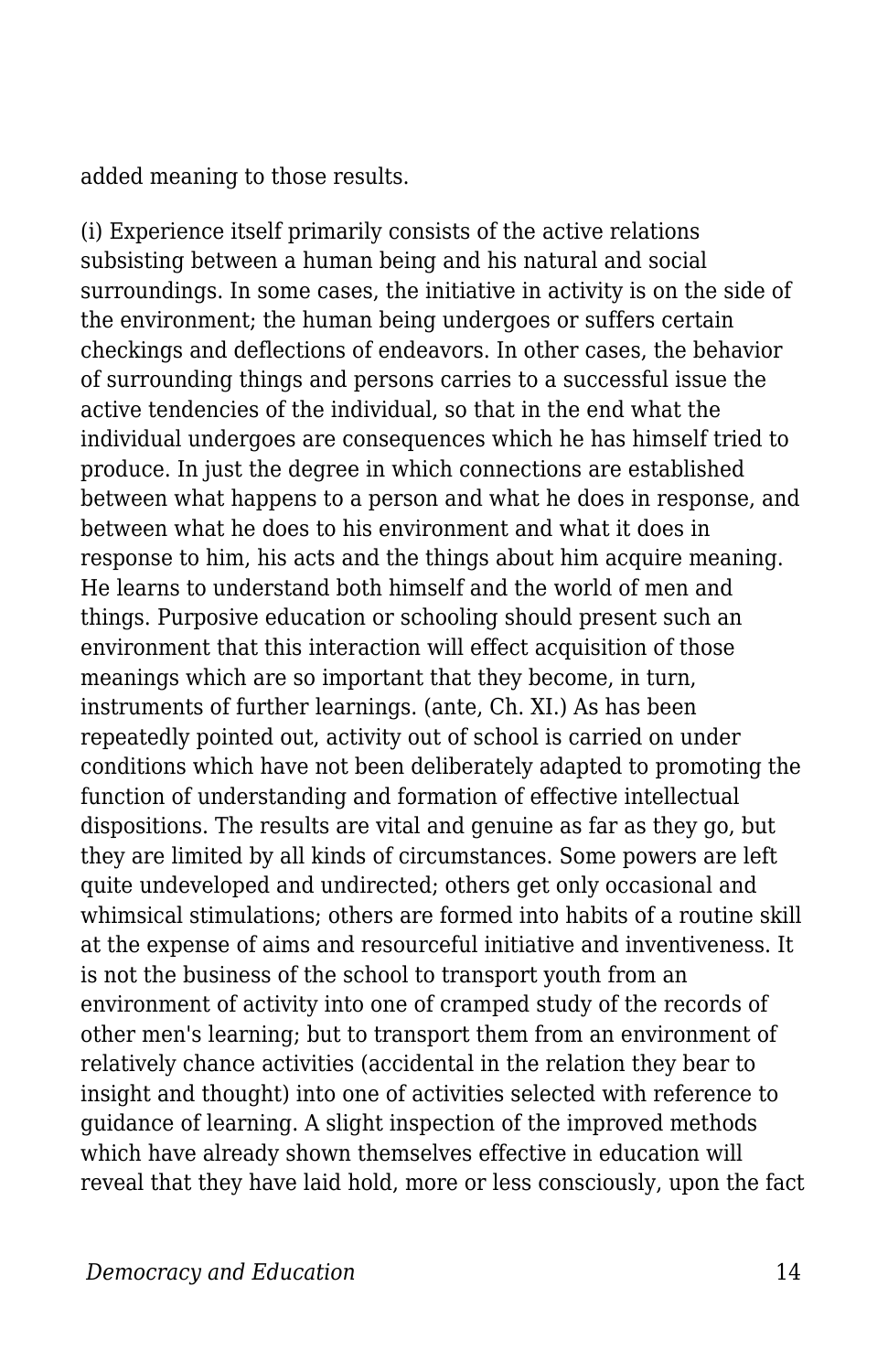that "intellectual" studies instead of being opposed to active pursuits represent an intellectualizing of practical pursuits. It remains to grasp the principle with greater firmness.

(ii) The changes which are taking place in the content of social life tremendously facilitate selection of the sort of activities which will intellectualize the play and work of the school. When one bears in mind the social environment of the Greeks and the people of the Middle Ages, where such practical activities as could be successfully carried on were mostly of a routine and external sort and even servile in nature, one is not surprised that educators turned their backs upon them as unfitted to cultivate intelligence. But now that even the occupations of the household, agriculture, and manufacturing as well as transportation and intercourse are instinct with applied science, the case stands otherwise. It is true that many of those who now engage in them are not aware of the intellectual content upon which their personal actions depend. But this fact only gives an added reason why schooling should use these pursuits so as to enable the coming generation to acquire a comprehension now too generally lacking, and thus enable persons to carry on their pursuits intelligently instead of blindly. (iii) The most direct blow at the traditional separation of doing and knowing and at the traditional prestige of purely "intellectual" studies, however, has been given by the progress of experimental science. If this progress has demonstrated anything, it is that there is no such thing as genuine knowledge and fruitful understanding except as the offspring of doing. The analysis and rearrangement of facts which is indispensable to the growth of knowledge and power of explanation and right classification cannot be attained purely mentally - just inside the head. Men have to do something to the things when they wish to find out something; they have to alter conditions. This is the lesson of the laboratory method, and the lesson which all education has to learn. The laboratory is a discovery of the condition under which labor may become intellectually fruitful and not merely externally productive. If, in too many cases at present, it results only in the acquisition of an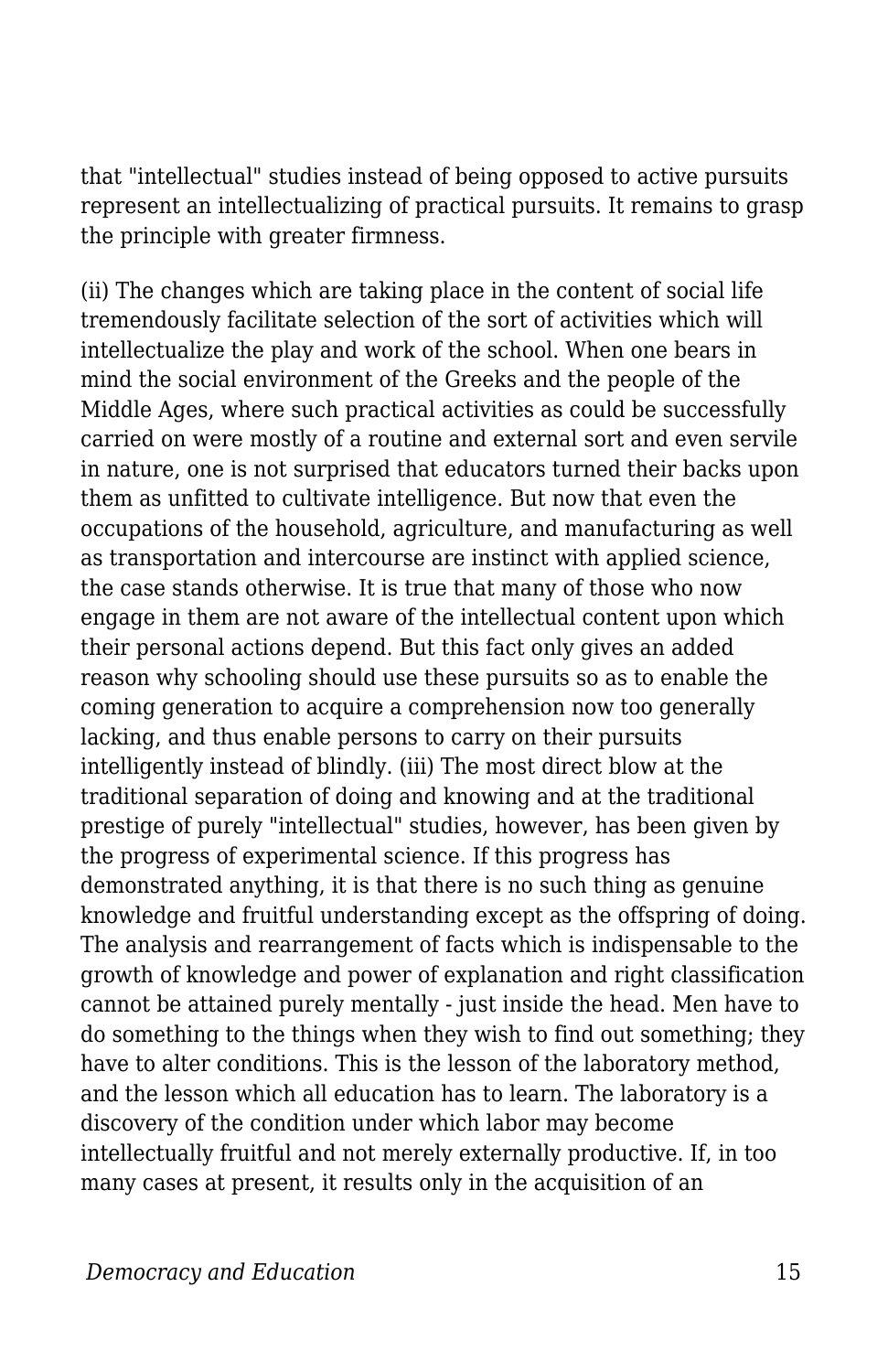additional mode of technical skill, that is because it still remains too largely but an isolated resource, not resorted to until pupils are mostly too old to get the full advantage of it, and even then is surrounded by other studies where traditional methods isolate intellect from activity.

## **Summary**

The Greeks were induced to philosophize by the increasing failure of their traditional customs and beliefs to regulate life. Thus they were led to criticize custom adversely and to look for some other source of authority in life and belief. Since they desired a rational standard for the latter, and had identified with experience the customs which had proved unsatisfactory supports, they were led to a flat opposition of reason and experience. The more the former was exalted, the more the latter was depreciated. Since experience was identified with what men do and suffer in particular and changing situations of life, doing shared in the philosophic depreciation. This influence fell in with many others to magnify, in higher education, all the methods and topics which involved the least use of sense-observation and bodily activity. The modern age began with a revolt against this point of view, with an appeal to experience, and an attack upon so-called purely rational concepts on the ground that they either needed to be ballasted by the results of concrete experiences, or else were mere expressions of prejudice and institutionalized class interest, calling themselves rational for protection. But various circumstances led to considering experience as pure cognition, leaving out of account its intrinsic active and emotional phases, and to identifying it with a passive reception of isolated "sensations." Hence the education reform effected by the new theory was confined mainly to doing away with some of the bookishness of prior methods; it did not accomplish a consistent reorganization.

Meantime, the advance of psychology, of industrial methods, and of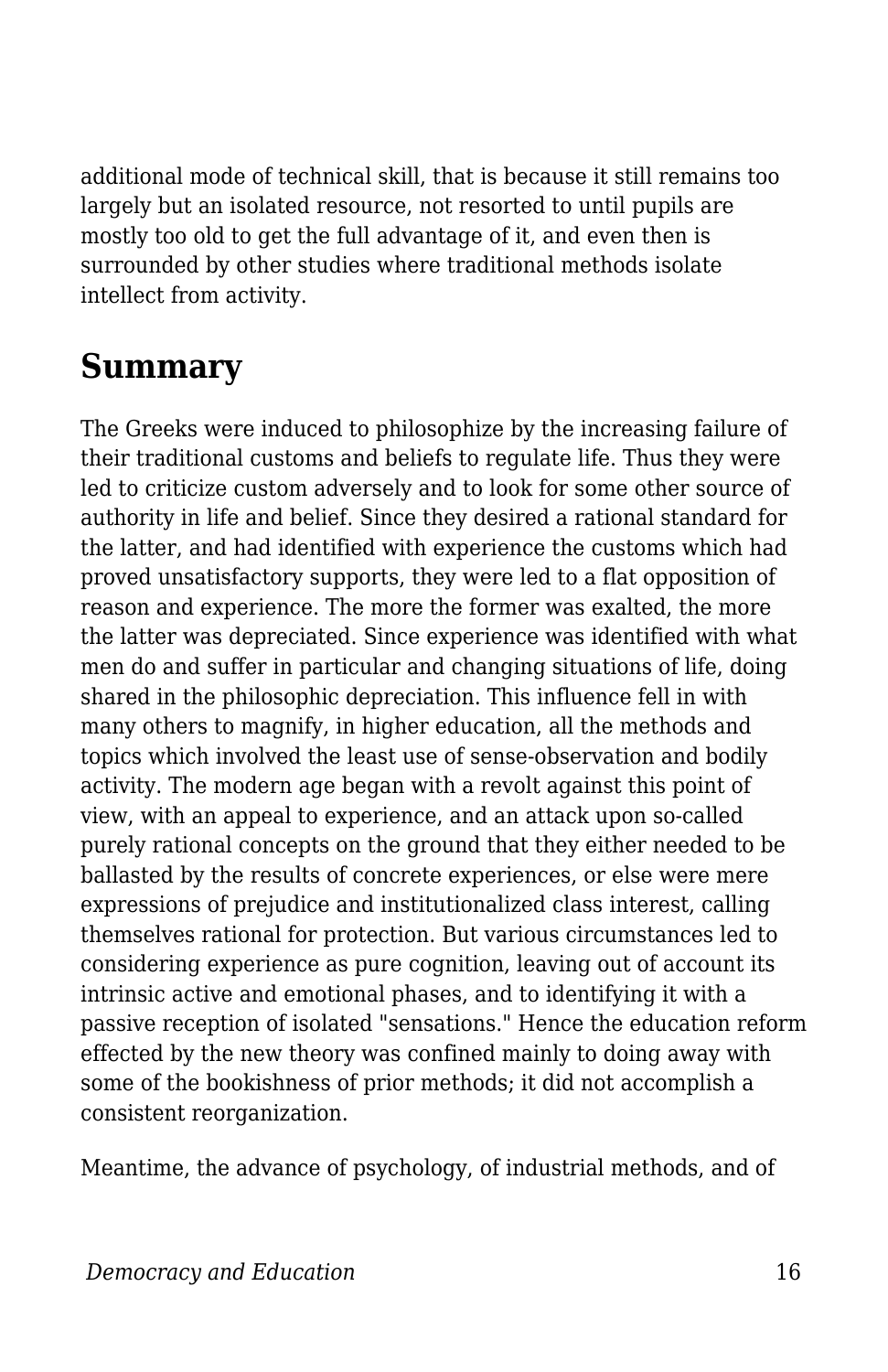the experimental method in science makes another conception of experience explicitly desirable and possible. This theory reinstates the idea of the ancients that experience is primarily practical, not cognitive - a matter of doing and undergoing the consequences of doing. But the ancient theory is transformed by realizing that doing may be directed so as to take up into its own content all which thought suggests, and so as to result in securely tested knowledge. "Experience" then ceases to be empirical and becomes experimental. Reason ceases to be a remote and ideal faculty, and signifies all the resources by which activity is made fruitful in meaning. Educationally, this change denotes such a plan for the studies and method of instruction as has been developed in the previous chapters.





Dewey, J. (2018). *Democracy and Education (1st ed.)*. EdTech Books. Retrieved from https://edtechbooks.org/democracyandeducation